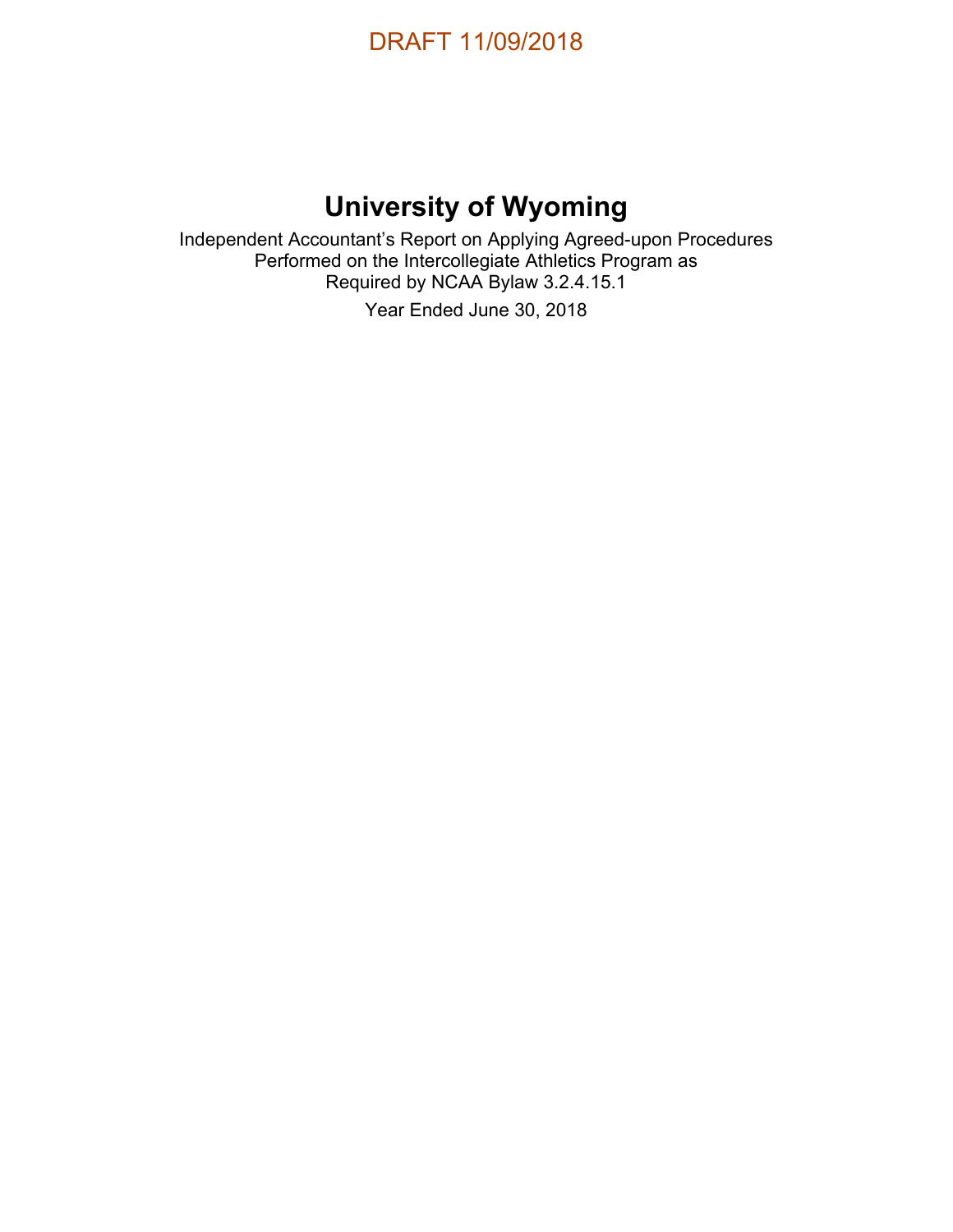### **University of Wyoming**

**June 30, 2018** 

### **Contents**

| Independent Accountant's Report on |  |
|------------------------------------|--|
|                                    |  |
|                                    |  |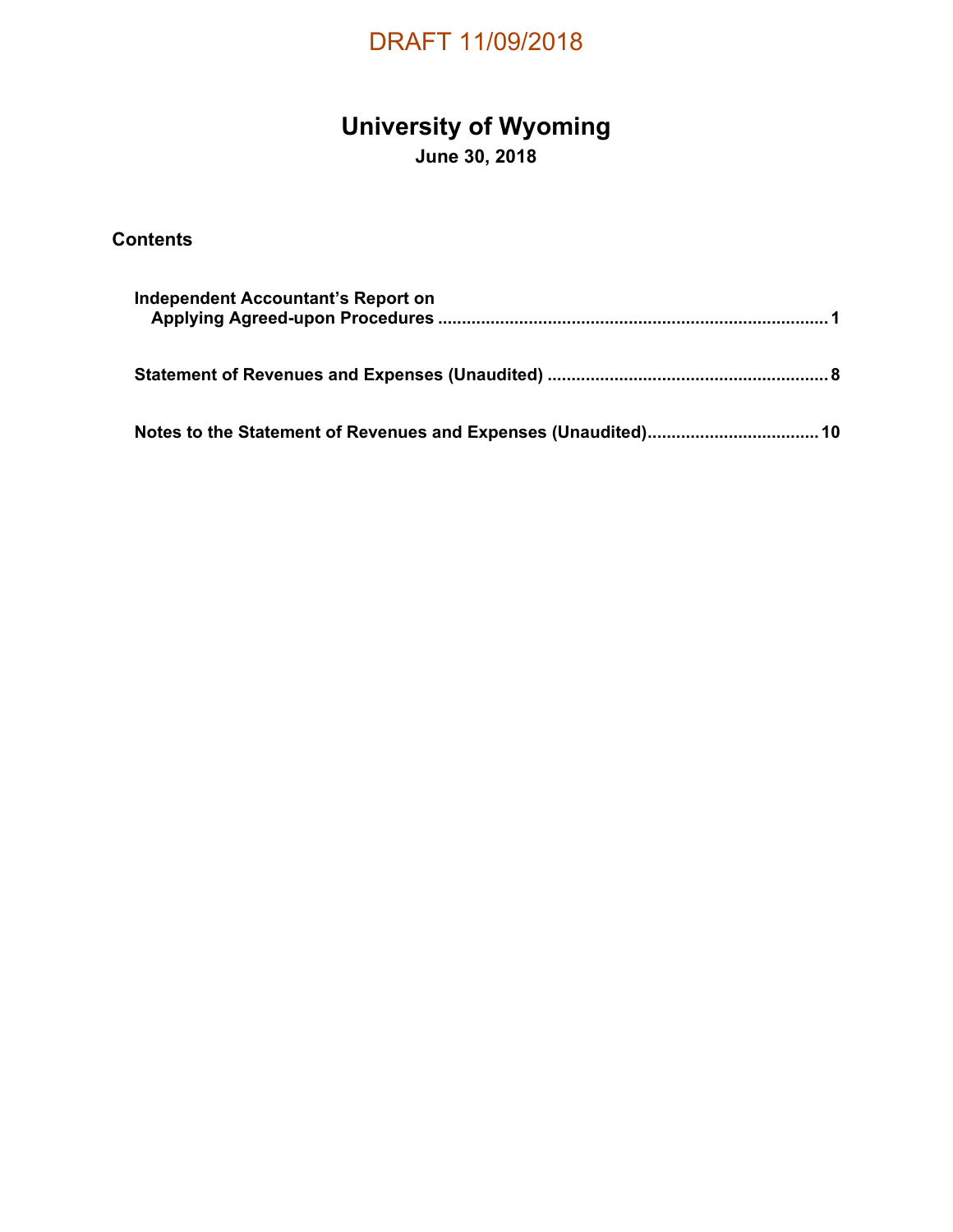### **Independent Accountant's Report on Applying Agreed-upon Procedures**

To the Board of Trustees of the University of Wyoming Laramie, Wyoming

We have performed the procedures enumerated in this report, which were agreed to by the University of Wyoming (the University), solely to assist you in evaluating whether the accompanying Statement of Revenues and Expenses (the Statement) of the University and related notes are in compliance with the National Collegiate Athletic Association's (NCAA) Bylaw 3.2.4.15.1 for the year ended June 30, 2018. Management of the University is solely responsible for the Statement and the compliance with those requirements. The sufficiency of these procedures is solely the responsibility of the parties specified in this report. Consequently, we make no representation regarding the sufficiency of the procedures described below for the purpose for which this report has been requested or for any other purpose.

The procedures performed and the results of our testing are described below.

1. We obtained the Statement, as prepared by the administration of the University and compared the amounts disclosed in the Statement to the University's general ledger.

For revenues and expenses categories above the 4.0% threshold of total revenues and expenses, we performed the following:

2. We compared the amount of each operating revenue and expense category reported in the Statement during the year ended June 30, 2018, to supporting schedules provided by the administration of the University, noting that they agreed without exception. We recalculated the totals per the supporting schedules, without exception. The following revenue reporting categories were less than 4.0% of total revenues, and the following expense categories were less than 4.0% of total expenses, and therefore, as prescribed in the NCAA Agreed-upon Procedures Guidelines, no procedures were performed for these categories:

#### Revenues

- a. Less transfers to University
- b. Indirect University support
- c. Guarantees
- d. In-kind contributions
- e. Compensation and benefit provided by a third party
- f. Media rights
- g. Conference distributions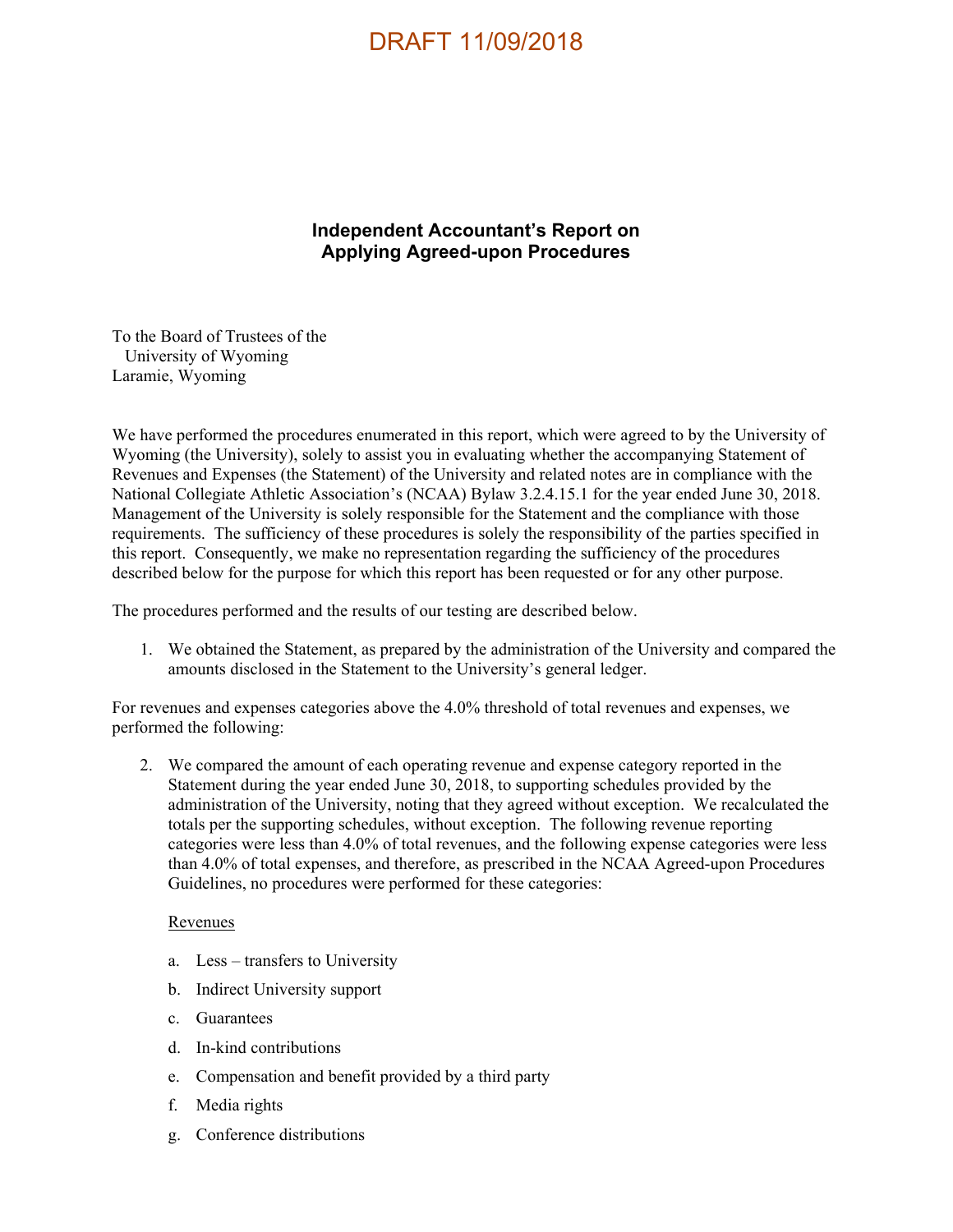#### Board of Trustees University of Wyoming

- h. Program, novelty, parking and concession sales
- i. Athletics restricted endowment and investments income
- j. Other operating revenues
- k. Bowl revenues

#### Expenses

- a. Guarantees
- b. Coaching salaries, benefits and bonuses paid by a third party
- c. Support staff/administrative compensation, benefits and bonuses paid by a third party
- d. Recruiting
- e. Sports equipment, uniforms and supplies
- f. Game expenses
- g. Spirit groups
- h. Athletic facilities debt service, leases and rental fees
- i. Direct overhead and administrative expenses
- j. Indirect University support
- k. Medical expenses and medical insurance
- l. Memberships and dues
- m. Student-athlete meals (non-travel)
- n. Bowl expenses
- o. Bowl expenses coaching compensation/bonuses
- 3. We inquired of the University's management whether there were any of the following revenues, expenses or other reporting items during the year ended June 30, 2018, and University management represented that there were none:

#### Revenues

- a. Indirect institutional support athletic facilities debt service, lease and rental fees
- b. Sports camp revenues

#### Expenses

- a. Severance payments
- b. Sports camp expenses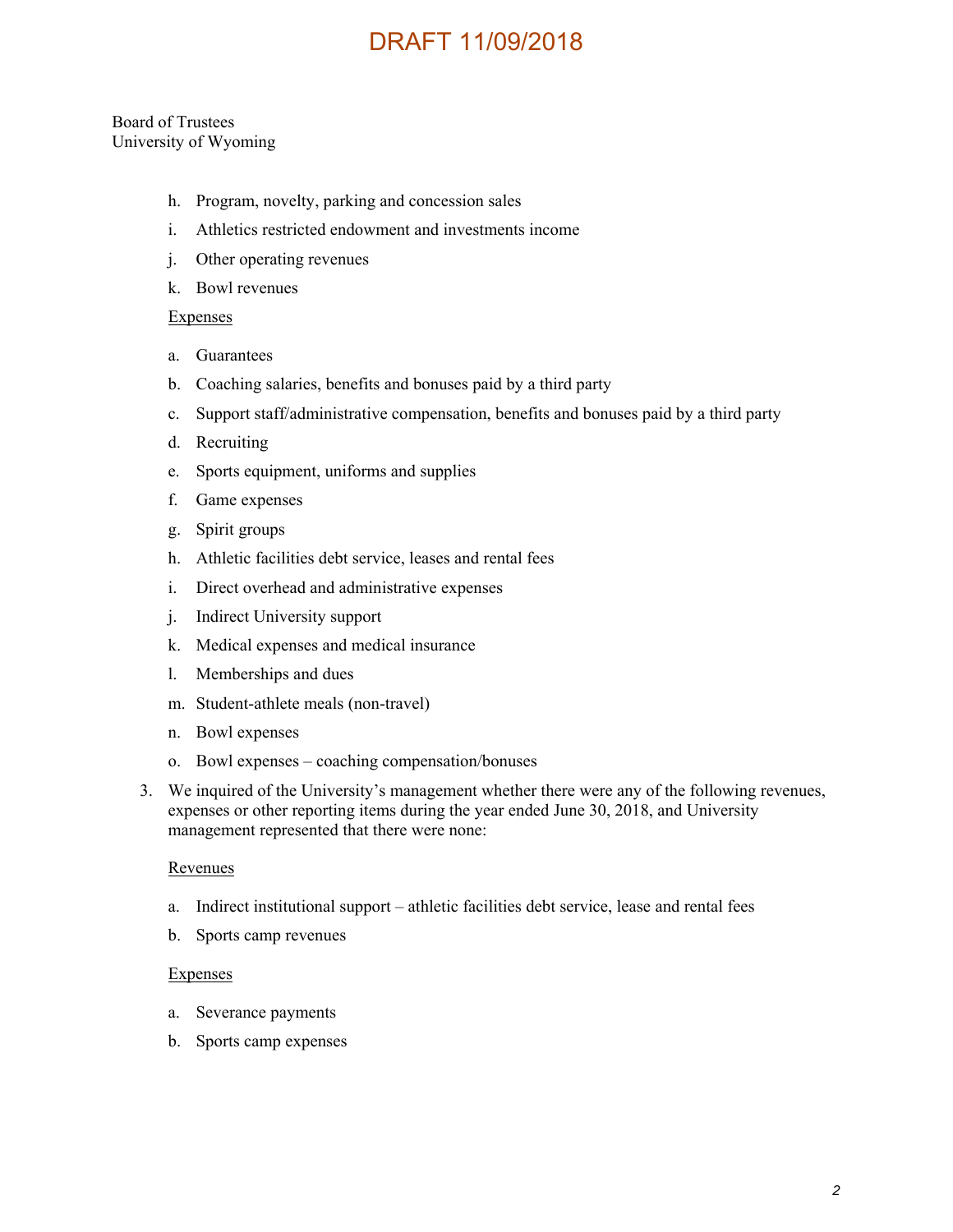#### Board of Trustees University of Wyoming

4. We compared each revenue and expense amount over 10% of the total revenues or expenses reported in the Statement to prior year amounts and current year budget estimates. We noted no variances greater than 10% between amounts reported in the Statements and current year budget estimates. We obtained and documented an understanding of any significant variances (10% change) from prior year amounts, as noted below:

#### *Current Year Actual Versus Prior Year Actual*

- *Contributions*  Increased by \$669,844, or 9.3%, due to an increased amount of contributions received from the Cowboy Joe Club*.*
- *Fund Raising, Marketing and Promotion* Increased \$3,944,083, or 427%, due to all operational expenses for Cowboy Joe Club being included in the expense line item for the current year, whereas no Cowboy Joe Club expense activity was included in the prior year.
- 5. For revenue and expense categories that exceeded 4% of total revenues and expenses, we compared and agreed a sample, defined as 10% of operating receipts and expenses unless otherwise noted, from the supporting schedules to adequate supporting documentation, as noted below:

#### **Operating Revenues**

- 6. *Ticket Sales*  We compared the detail of ticket sales revenue to tickets sold, complementary tickets provided and unsold tickets for the year ended June 30, 2018, per the supporting schedule to the related revenue reported in the Statement, noting they agreed without exception. For football and men's basketball ticket revenue, we compared the detail of the number of tickets multiplied by ticket prices to the detail of revenues for those sports, noting that they agreed without exception.
- 7. *Student Fees* We compared and agreed the detail of student fees reported by the University in the statement for the reporting to student enrollments during the same reporting period and recalculated the totals within a 0.5% difference. We obtained documentation of the institution's methodology for allocating student fees to intercollegiate athletic programs. The University is not reporting an allocation of student fees countable as generated revenue to each individual sport.
- 8. *Direct State or Other Government Support* We compared a sample of direct state support recorded by the University during the reporting period with corroborative supporting documentation and recalculated totals without exception.
- 9. *Direct University Support* We compared a sample of direct institutional support recorded by the University during the reporting period with corroborative supporting documentation and recalculated totals without exception.
- 10. *Contributions –* We obtained the supporting documentation for contributions received specifically to support athletics, noting that all contributions were received from the Cowboy Joe Club. We selected a sample of contributions, agreed them to supporting documentation, and recalculated totals without exception.
- 11. *NCAA Distributions* We compared a sample of amounts recorded in the revenue and expense reporting to general ledger detail for NCAA distributions and other corroborative supporting documents and recalculated totals without exception.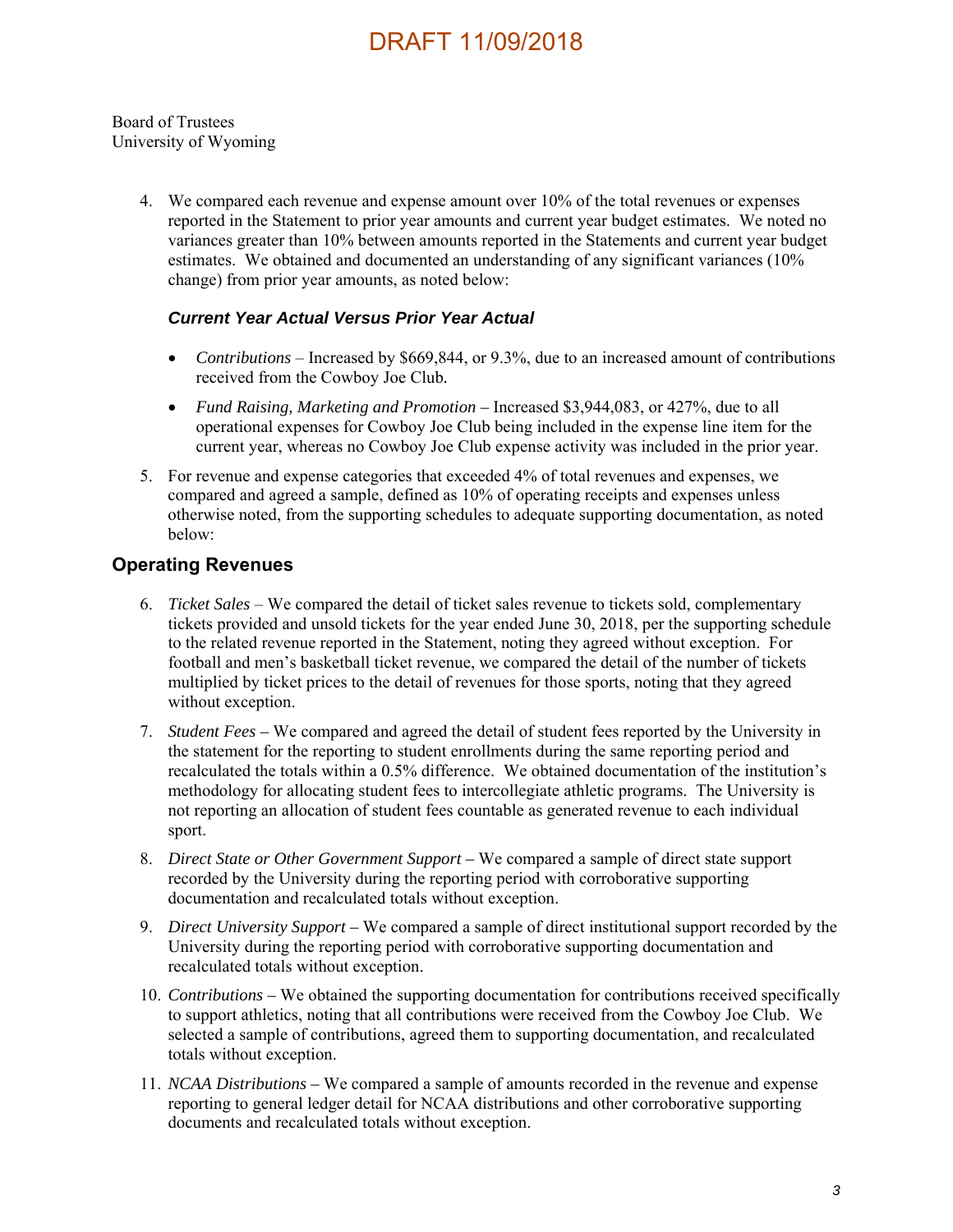#### Board of Trustees University of Wyoming

12. *Royalties, Licensing, Advertisements and Sponsorships* – We selected a sample from the listing of revenues and obtained the Learfield Communications, Inc. (\$2,100,000) agreement related to the University's participation in revenues from royalties, licensing, advertisements and sponsorships during the year ended June 30, 2018, and documented the relevant terms and conditions. We agreed the amounts per the contract to the supporting schedule of such revenues and the total of the supporting schedule to the Statement without exception.

### **Operating Expenses**

- 13. *Athletic Student Aid* As the University utilized the NCAA Compliance Assistance (CA) software, we selected a sample of 10% of the student athletes (40 students), with a maximum sample size of 40, from the listing of the University student aid recipients. We obtained individual student account detail for each selection and compared total aid allocated from the squad list 2017-2018 to the students' account screenshots. We recalculated totals for each sport and overall. We performed the following and noted findings, as discussed below:
	- a. We compared the equivalency value in the CA software for each student athlete (rounded to two decimal places) to supporting documentation. For each student athlete, we noted:
		- i. If an athlete participates in more than one sport, the award was only included in one sport.
		- ii. Other expenses related to attendance were not included in grants-in-aid revenue distribution equivalencies. Only tuition, fees, room, board, and course related materials were included.
		- iii. The grant amount represented the full cost of tuition for an academic year, rather than a semester.
		- iv. No sports were discontinued during fiscal year 2018.
		- v. None had exhausted their athletics eligibility.
		- vi. Only athletic grants were awarded in sports which the NCAA conducts championship competitions, emerging sports for women or football.
		- vii. Grants-in-aid were valid for revenue distribution purposes in NCAA sports that did not meet the minimum contests and participants' requirements of Bylaw 20.9.6.3.
		- viii. The University is providing grants to student-athletes listed on the CRDE as "Exhausted Eligibility (fifth-year)" or "Medical" receive credit in the grants-in-aid component.
		- ix. The athletics aid equivalency did not exceed maximum equivalency limits.
		- x. If a selected student received a Pell Grant, the value of the grant was not included in the calculation of equivalencies or the total dollar amount of student athletic aid expense for the institution.

Findings:

- a. We noted one student quit the team in the fall semester and their athletics' scholarship was paid in the following spring semester.
- b. We were unable to recalculate the equivalency for nine students due to the equivalency certified and calculated on a 12-credit hour semester.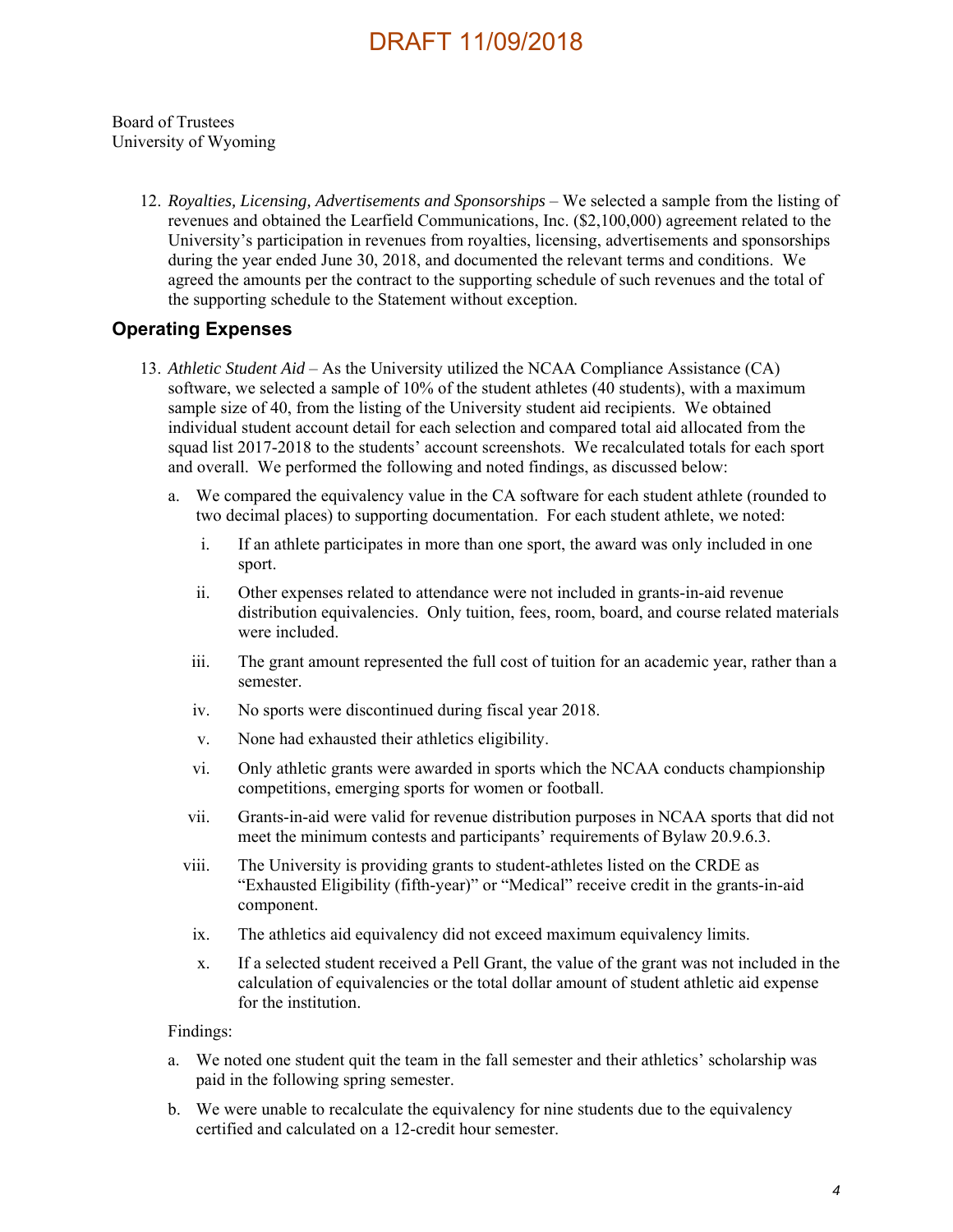Board of Trustees University of Wyoming

- 14. *Coaching Salaries, Benefits and Bonuses Paid by the University and Related Entities* We obtained a listing of coaches employed by the University during the year ended June 30, 2017. We selected a sample of five coaches' contracts (Craig Bohl – Head Football Coach, Scott Hazelton – Assistant Football Coach, Brent Vigen – Assistant Football Coach, Allen Edwards – Head Men's Basketball Coach, and Joseph Legerski – Head Women's Basketball Coach) that included football and men's and women's basketball. We agreed the financial terms and conditions, primarily related to base salary, certain bonuses, broadcasting and endorsements, of each selection to the related coaching salaries, benefits and bonuses recorded by the University in the Statement during the year ended June 30, 2018, without exception. We obtained and agreed payroll summary registers for the reporting year for each selection to the related coaching salaries, benefits and bonuses paid by the University, without exception. We compared and agreed the totals recorded to the employment contracts executed for the sample selected and recalculated totals without exception.
- 15. *Support Staff/Administrative Compensation, Benefits and Bonuses Paid by the University and Related Entities* – We selected a sample of six athletic support staff/administrative personnel employed by the University (Michael Ananonsen – Equipment, Jacob Chapman – Football, Timothy Harkins – Media Relations, Lincoln Mansch – Media Relations, David Primus – Marketing and Branding, and Justine Tydings – Soccer). We obtained supporting salary information for each selection, recalculated and agreed the information to the expense recorded by the University in the Statement without exception.
- 16. *Team Travel*  We obtained documentation of the University's travel policies and compared them to the NCAA policies, noting no exceptions. We obtained the general ledger detail for team travel and compared to the amount reported in the Statement and recalculated the total without exception.
- 17. *Fundraising, Marketing and Promotion* We obtained general ledger detail and compared to total expenses reported without exception. We selected a sample of transactions to view supporting documentation to validate existence of the transactions and accuracy of recording and recalculated totals without exception.
- 18. *Other Operating Expenses*  We obtained general ledger detail and compared to the total expenses reported without exception. We selected a sample of 30 transactions to view supporting documentation to validate existence of the transactions and accuracy of recording and recalculated totals without exception.

### **Agreed-upon Procedures Related to Affiliates and Outside Organizations**

- 19. The University identified the University of Wyoming Foundation (the Foundation) as an outside intercollegiate athletics-related organization incurring expenses on behalf of Athletics which are not under the University's accounting control. We obtained Cowboy Joe Club's report and verified the activity was included in the Statement. We confirmed activity with the Foundation and ensured the activity was included in the Statement.
- 20. We obtained the audited financial statements as of and for the year ended June 30, 2018 for the Foundation and the management letter for the Foundation noting no matters that would significantly affect the Statement.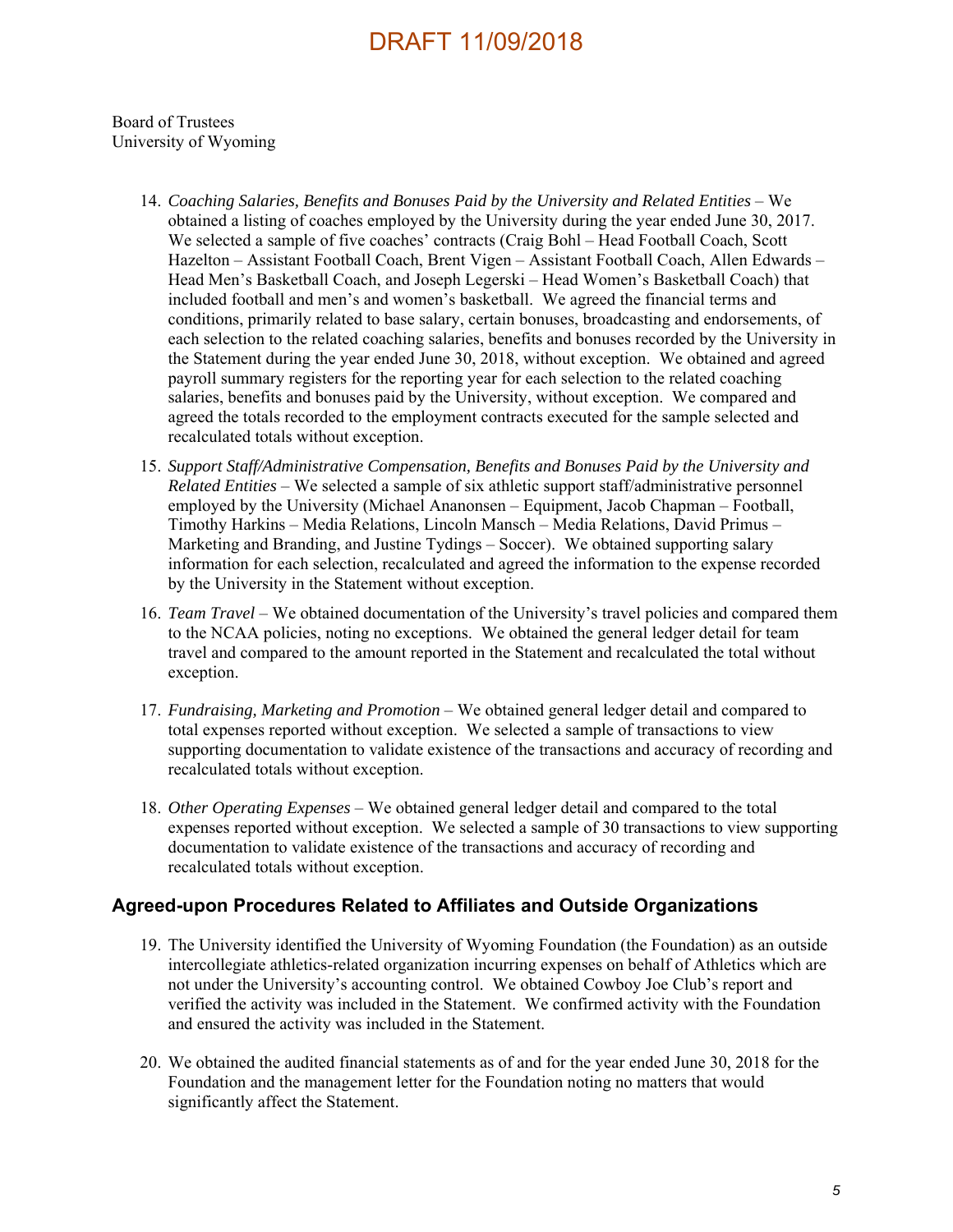Board of Trustees University of Wyoming

#### **Agreed-upon Procedures Related to Internal Control**

21. We obtained an understanding of the internal control environment and accounting systems unique to Athletics that have not been addressed in connection with the audit of the University's financial statements. We documented our understanding of these internal controls.

#### **Additional Minimum Agreed-upon Procedures**

- 22. *Grants-in-Aid* We compared and agreed the sports sponsored reported in the NCAA Membership Financial Reporting System to the Calculation of Revenue Distribution Equivalencies Report (CRDE) from CA noting a difference in the amount of \$1,260,603 due to the equivalencies certified and calculated on the 12-credit hour semester as compared to the actual number of credit hours the students are enrolled in for the semester.
- 23. *Sports Sponsorship*  We obtained the University's Sports Sponsorship and Demographics Forms Report for the reporting year. We validated that the countable sports reported by the University meet the minimum requirements set forth in Bylaw 20.9.6.3 for the number of contests and the number of participants in each contest that is counted toward meeting the minimum-contest requirements. We ensured that the University has properly reported these sports as countable for revenue distribution purposes within the NCAA Membership Financial Reporting System.
- 24. *Pell Grants* We agreed the total number of Division I student-athletes that received a Pell Grant award and the total value of these Pell Grants reported in the NCAA Membership Financial Reporting System to a report generated out of the institutions financial aid records, of all studentathlete Pell Grants, noting the amounts agreed without exception.

### **Agreed-upon Procedures for Other Reporting Items**

- 25. *Excess Transfers to Institution and Conference Realignment Expenses* We inquired of the University's management whether there were any excess transfers to the University and conference realignment expenses during the year ended June 30, 2018, and University management represented that there were none.
- 26. *Total Athletics Related Debt* We obtained repayment schedules for all outstanding intercollegiate athletics debt during the reporting period, noting the total amount outstanding as of June 30, 2018 was \$2,871,000. We recalculated annual maturities (consisting of principal and interest) provided in the schedules obtained which totaled the original loan amount of \$4,000,000. We agreed the total annual maturities and total outstanding athletic related debt to supporting documentation.
- 27. *Total Institutional Debt* We agreed the total outstanding University debt of \$89,700,660 to supporting documentation and the University's June 30, 2018, audited financial statements, without exception, for principal and interest payments.
- 28. *Value of Athletics Dedicated Endowments* We obtained a confirmation directly from the Foundation of all Athletics dedicated endowments maintained by the Foundation. We agreed the fair market value in the schedules to supporting documentation, the general ledger and the University's June 30, 2018, audited financial statements without exception.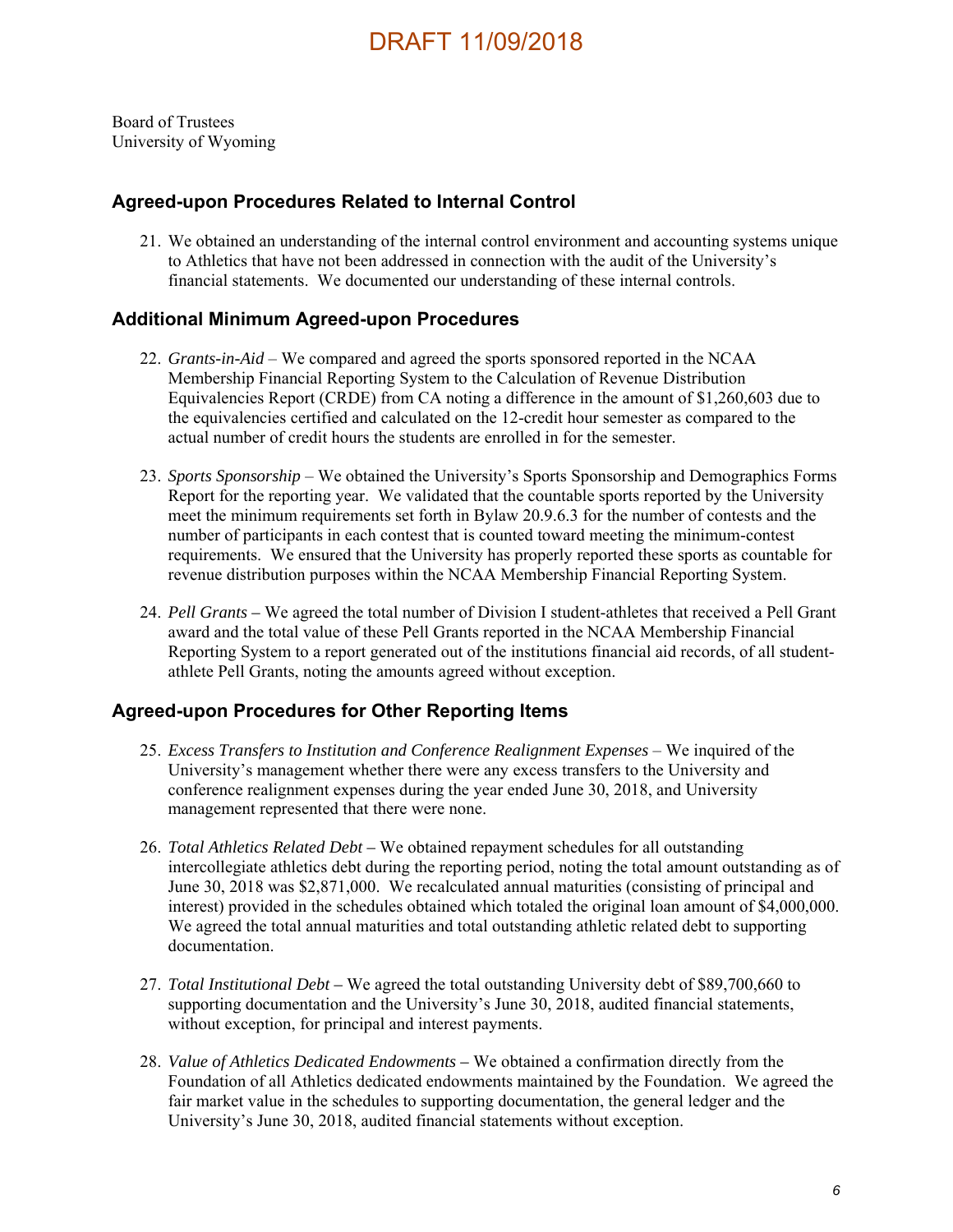Board of Trustees University of Wyoming

- 29. *Value of Institutional Endowments* We agreed the total fair market value of the University's endowments to supporting documentation, the University's general ledger and June 30, 2018, audited financial statements without exception.
- 30. *Total Athletics Related Capital Expenditures* We obtained a schedule of Athletics-related capital expenditures made by Athletics and the University during the reporting period. We obtained general ledger detail and compared to the total expenses reported without exception. We selected a sample of transactions to validate existence of transactions and accuracy of recording and recalculated totals without exception.

This agreed-upon procedures engagement was conducted in accordance with attestation standards established by the American Institute of Certified Public Accountants. We were not engaged to and did not conduct an examination or a review, the objective of which would be the expression of an opinion or conclusion, respectively, on evaluating whether the University's Statement and the related notes were prepared in compliance with the NCAA Bylaw 3.2.4.15.1. Accordingly, we do not express such an opinion or conclusion. Had we performed additional procedures, other matters might have come to our attention that would have been reported to you.

This report is intended solely for the information and use of the specified parties listed above and is not intended to be, and should not be, used by anyone other than these specified parties.

Denver, Colorado

 $\mathcal{L}_\text{max}$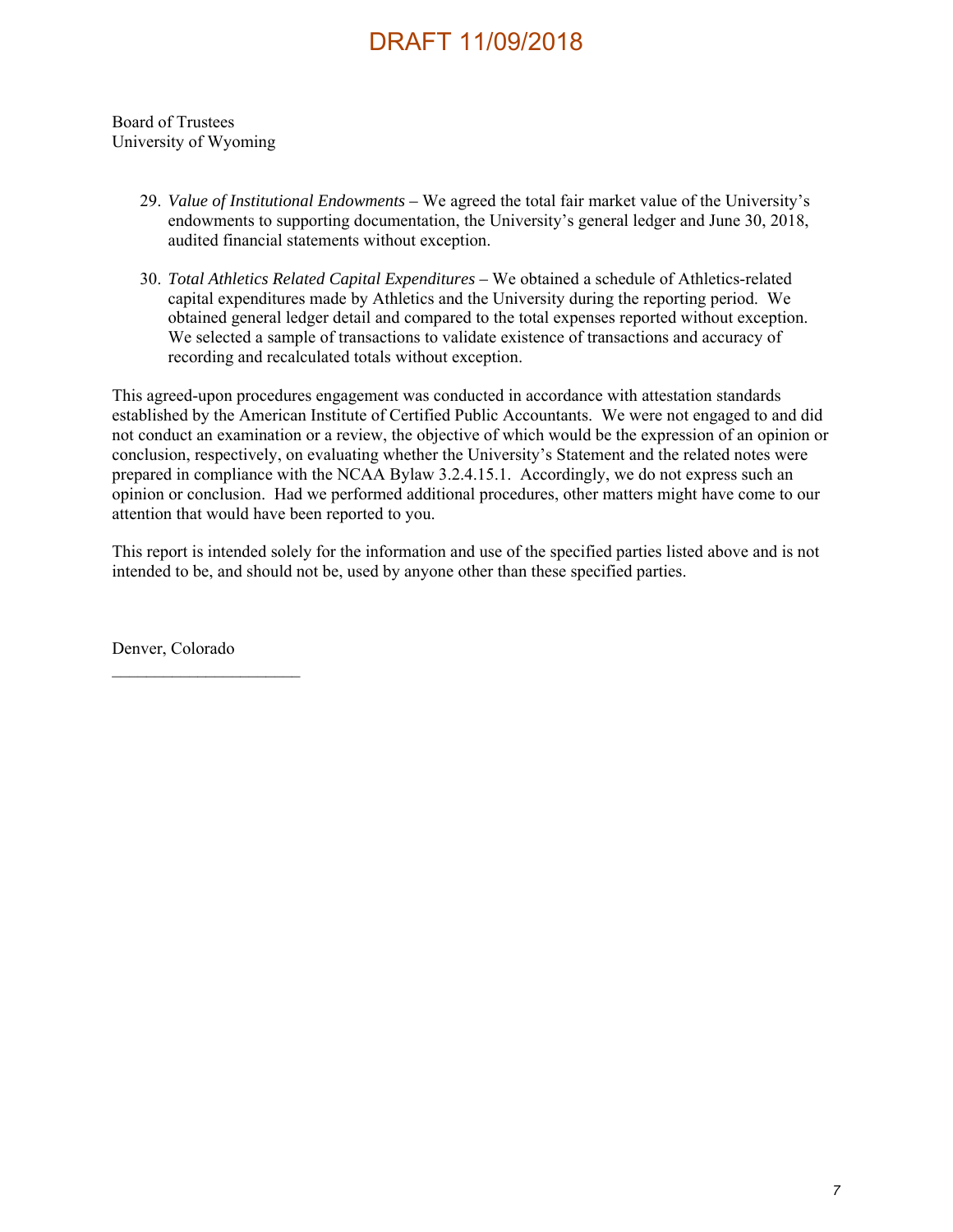# **University of Wyoming Intercollegiate Athletics Program Statement of Revenues and Expenses (Unaudited) Year Ended June 30, 2018**

|                                                       |    | <b>Football</b> |     | Men's<br><b>Basketball</b> | Women's<br><b>Basketball</b> | Other<br><b>Sports</b> |    | Non-program<br><b>Specific</b> |     | Total      |
|-------------------------------------------------------|----|-----------------|-----|----------------------------|------------------------------|------------------------|----|--------------------------------|-----|------------|
| <b>Operating Revenues</b>                             |    |                 |     |                            |                              |                        |    |                                |     |            |
| Ticket sales                                          | S. | 3,326,165       | \$. | 628,263                    | \$<br>262,848                | \$<br>96,559           | S. | 331,836                        | \$. | 4,645,671  |
| Direct state or other government support              |    | 1,344,037       |     | 539,767                    | 351,896                      | 848,313                |    | 915,987                        |     | 4,000,000  |
| Student fees                                          |    |                 |     |                            |                              |                        |    | 2,088,235                      |     | 2,088,235  |
| Direct University support                             |    | 4,095,916       |     | 1,042,833                  | 895,655                      | 3,996,407              |    | 2,994,610                      |     | 13,025,421 |
| Less: transfers to University                         |    |                 |     |                            |                              |                        |    | (345, 233)                     |     | (345, 233) |
| Indirect University support                           |    |                 |     |                            |                              |                        |    | 530,548                        |     | 530,548    |
| Guarantees                                            |    | 1,000,000       |     | 55,000                     | 22,000                       | 7,200                  |    |                                |     | 1,084,200  |
| Contributions                                         |    |                 |     |                            |                              |                        |    | 7,887,353                      |     | 7,887,353  |
| In-kind                                               |    | 104,742         |     | 45,280                     | 28,038                       | 97,669                 |    | 413,780                        |     | 689,509    |
| Compensation and benefits provided by a third party   |    | 25,156          |     | 22,450                     | 6,325                        | 191,650                |    | 23,811                         |     | 269,392    |
| Media rights                                          |    | 949,905         |     | 154,636                    |                              |                        |    |                                |     | 1,104,541  |
| <b>NCAA</b> distributions                             |    |                 |     | 515,240                    |                              |                        |    | 3,288,123                      |     | 3,803,363  |
| Conference distributions                              |    | 1,403,170       |     | 79,684                     | 12,000                       |                        |    |                                |     | 1,494,854  |
| Program, novelty, parking and concession sales        |    | 469,093         |     | 76,678                     | 28,628                       | 13,372                 |    | 187,318                        |     | 775,089    |
| Royalties, licensing, advertisement and sponsorships  |    |                 |     |                            |                              |                        |    | 2,034,259                      |     | 2,034,259  |
| Athletics restricted endowment and investments income |    | 32,336          |     | 61,356                     | 127,703                      | 285,423                |    | 232,802                        |     | 739,620    |
| Other operating revenue                               |    | 121,724         |     | 51,341                     |                              | 32,330                 |    | 268,708                        |     | 474,103    |
| Bowl revenues                                         |    | 609,716         |     |                            |                              |                        |    |                                |     | 609,716    |
| Total operating revenues                              |    | 13,481,960      |     | 3,272,528                  | 1,735,093                    | 5,568,923              |    | 20,852,137                     |     | 44,910,641 |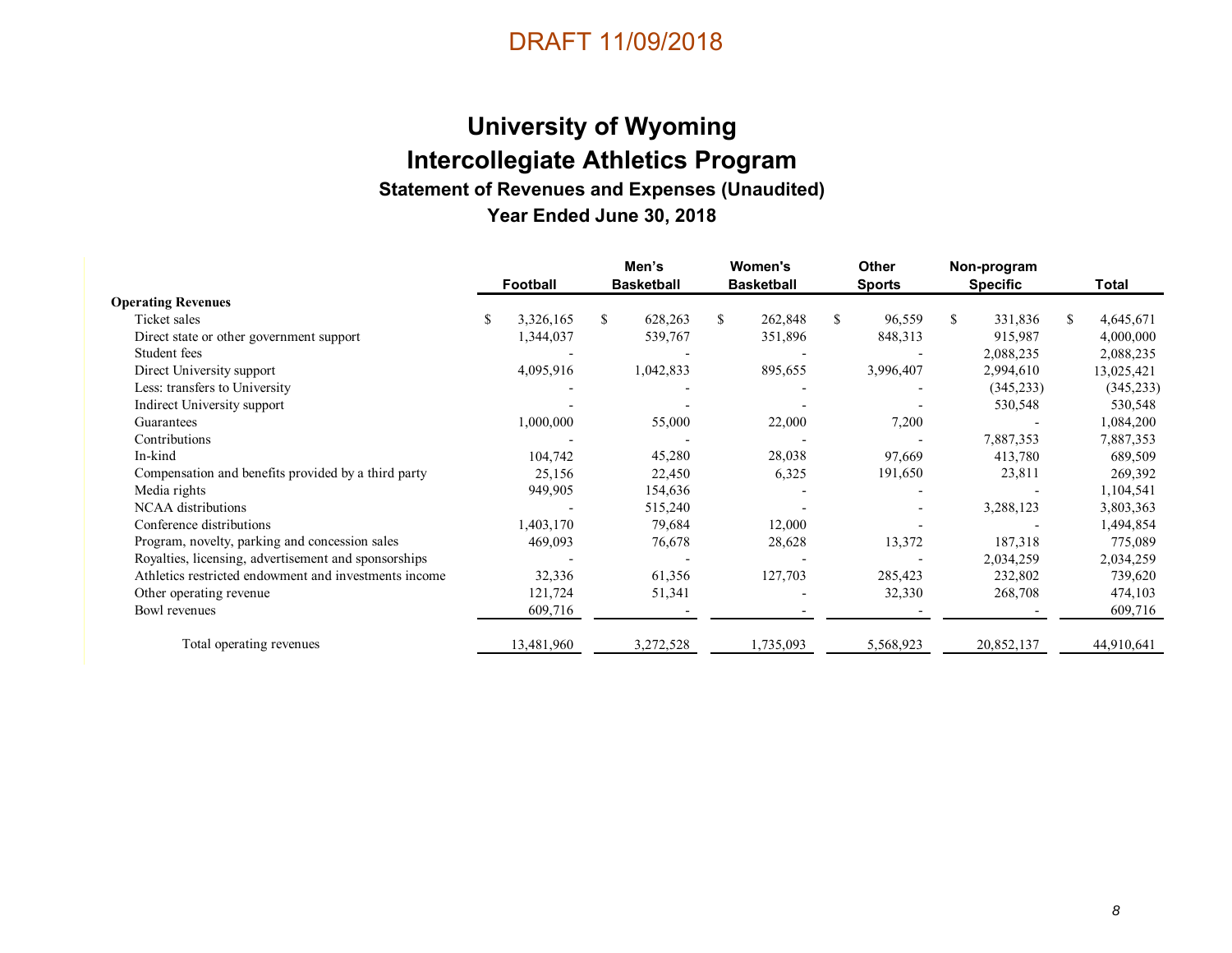

# **University of Wyoming Intercollegiate Athletics Program Statement of Revenues and Expenses (Unaudited) (continued) Year Ended June 30, 2018**

|                                                          | Football                   | Men's<br><b>Basketball</b> | Women's<br><b>Basketball</b> | Other<br><b>Sports</b> | Non-program<br><b>Specific</b> | <b>Total</b>               |
|----------------------------------------------------------|----------------------------|----------------------------|------------------------------|------------------------|--------------------------------|----------------------------|
| <b>Operating Expenditures</b>                            |                            |                            |                              |                        |                                |                            |
| Athletics student aid                                    | 2,572,414                  | 421,129                    | 396,229                      | 2,964,613              | 443,234                        | 6,797,619                  |
| Guarantees                                               | 950,000                    | 336,500                    | 51,500                       | 54,250                 |                                | 1,392,250                  |
| Coaching salaries, benefits and bonuses paid             |                            |                            |                              |                        |                                |                            |
| by the University and related entities                   | 4,361,464                  | 1,279,553                  | 789,748                      | 2,055,669              |                                | 8,486,434                  |
| Coaching salaries, benefits and bonuses paid             |                            |                            |                              |                        |                                |                            |
| by a third party                                         | 20,687                     | 15,650                     | 6,325                        | 180,848                |                                | 223,510                    |
| Support staff/administrative compensation, benefits and  |                            |                            |                              |                        |                                |                            |
| bonuses paid by the University and related entities      | 458,095                    | 232,353                    | 103,434                      | 271,709                | 6,423,835                      | 7,489,426                  |
| Support staff/administrative compensation, benefits and  |                            |                            |                              |                        |                                |                            |
| bonuses paid by a third party                            | 1,269                      | 9,500                      |                              | 10,800                 | 24,313                         | 45,882                     |
| Recruiting                                               | 494,085                    | 177,338                    | 49,915                       | 166,028                |                                | 887,366                    |
| Team travel                                              | 568,546                    | 547,224                    | 461,451                      | 1,157,461              |                                | 2,734,682                  |
| Sports equipment, uniforms and supplies                  | 524,295                    | 89,636                     | 28,103                       | 247,449                | 68,219                         | 957,702                    |
| Game expenses                                            | 288,317                    | 141,872                    | 112,075                      | 88,648                 | 712,753                        | 1,343,665                  |
| Fundraising, marketing and promotion                     | 4,109                      | 1,165                      |                              | 2,559                  | 4,860,718                      | 4,868,551                  |
| Spirit groups                                            |                            |                            |                              |                        | 76,970                         | 76,970                     |
| Athletic facilities debt service, leases and rental fees |                            |                            |                              |                        | 450,000                        | 450,000                    |
| Direct overhead and administrative expenses              | 19,573                     | 17,417                     | 14,908                       | 176,388                | 1,123,848                      | 1,352,134                  |
| Indirect University support                              |                            |                            |                              |                        | 530,548                        | 530,548                    |
| Medical expenses and medical insurance                   |                            |                            |                              |                        | 889,708                        | 889,708                    |
| Memberships and dues                                     | 2,705                      | 1,339                      | 99                           | 14,753                 | 529,618                        | 548,514                    |
| Student-athlete meals (non-travel)                       | 611,484                    | 46,967                     | 47,877                       | 117,522                | 234,210                        | 1,058,060                  |
| Other operating expenses                                 | 53,160                     | 20,338                     | 12,290                       | 25,518                 | 1,897,260                      | 2,008,566                  |
| Bowl expenses                                            | 653,656                    |                            |                              |                        |                                | 653,656                    |
| Bowl expenses - coaching compensation/bonuses            | 209,865                    |                            |                              |                        |                                | 209,865                    |
| Total operating expenditures                             | 11,793,724                 | 3,337,981                  | 2,073,954                    | 7,534,215              | 18,265,234                     | 43,005,108                 |
| <b>Excess (Deficiency) of Revenue Over Expenditures</b>  | 1,688,236<br><sup>\$</sup> | (65, 453)<br>-S            | (338, 861)<br>-S             | (1,965,292)<br>-S      | 2,586,903                      | 1,905,533<br><sup>\$</sup> |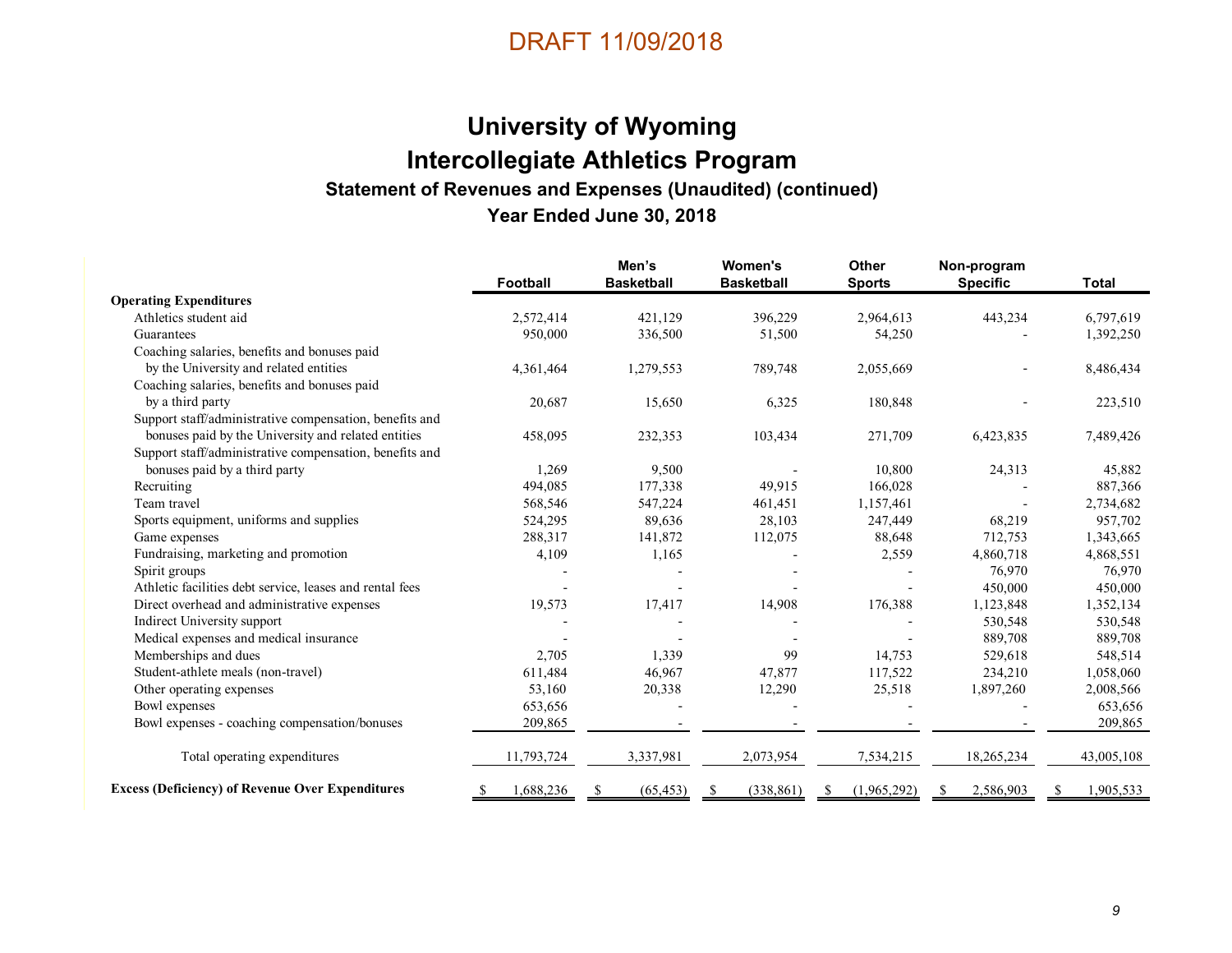## **University of Wyoming Intercollegiate Athletics Program Notes to the Statement of Revenues and Expenses Year Ended June 30, 2018 (Unaudited)**

### **Note 1: Summary of Presentation Policies**

The accompanying Schedule of Revenues and Expenses presents only the transactions of Athletics, which includes the activities of Cowboy Joe Club, an affiliated athletics organization under the University's control, and not other transactions for the University. Cowboy Joe Club activity is supervised by the Senior Associate Athletic Director for Development and Revenue Enhancement. The purpose of the Cowboy Joe Club is to promote the University by providing financial support. Athletics cash is maintained and accounted for within the University's pooled cash.

The accompanying statement of revenues and expenses has been prepared on the accrual basis of accounting. Under the accrual basis of accounting, revenues are recognized when earned, and expenses are recorded when an obligation is incurred.

For reporting purposes, the primary sports in which Athletics participates are reported separately. All other sports have been combined and reported within the category "Other Sports". The administrative functions of Athletics, which supports all sports, have been combined and reported within the category "Non-program Specific".

### **Note 2: Concentration of Donor Sources**

Cowboy Joe Club is the single largest donor source to Athletics with 100% of cash contributions of the total contributions for the year ended June 30, 2018. The cash contributions received from the Cowboy Joe Club represent gifts from various donors made for the benefit of Athletics. The Foundation is the single largest source of athletics restricted endowment and investments income. The restricted endowments and investment income are used for various expenses for Athletics. The total funds available by the Foundation for the benefit of Athletics is \$1,321,896 as of June 30, 2018.

### **Note 3: Property, Plant and Equipment**

Athletics-related assets are accounted for consistent with the University's policies for property, plant and equipment. Capital assets are stated at cost at date of acquisition or, in the case of gifts, at fair market value at date of gift. Property, plant and equipment valued at \$5,000 or more and having an estimated useful life of greater than one year is capitalized. Renovations to buildings, infrastructure and land improvements significantly increase the value or extend the expense of the structure are capitalized. Routine repairs and maintenance are charged to operating expenses in the year in which the expense was incurred. Depreciation of capital assets is computed on a straightline basis over the estimated useful lives of the respective assets, generally 50 years for building, 15 to 30 years for land and building improvements and infrastructure, and 3 to 7 years for equipment.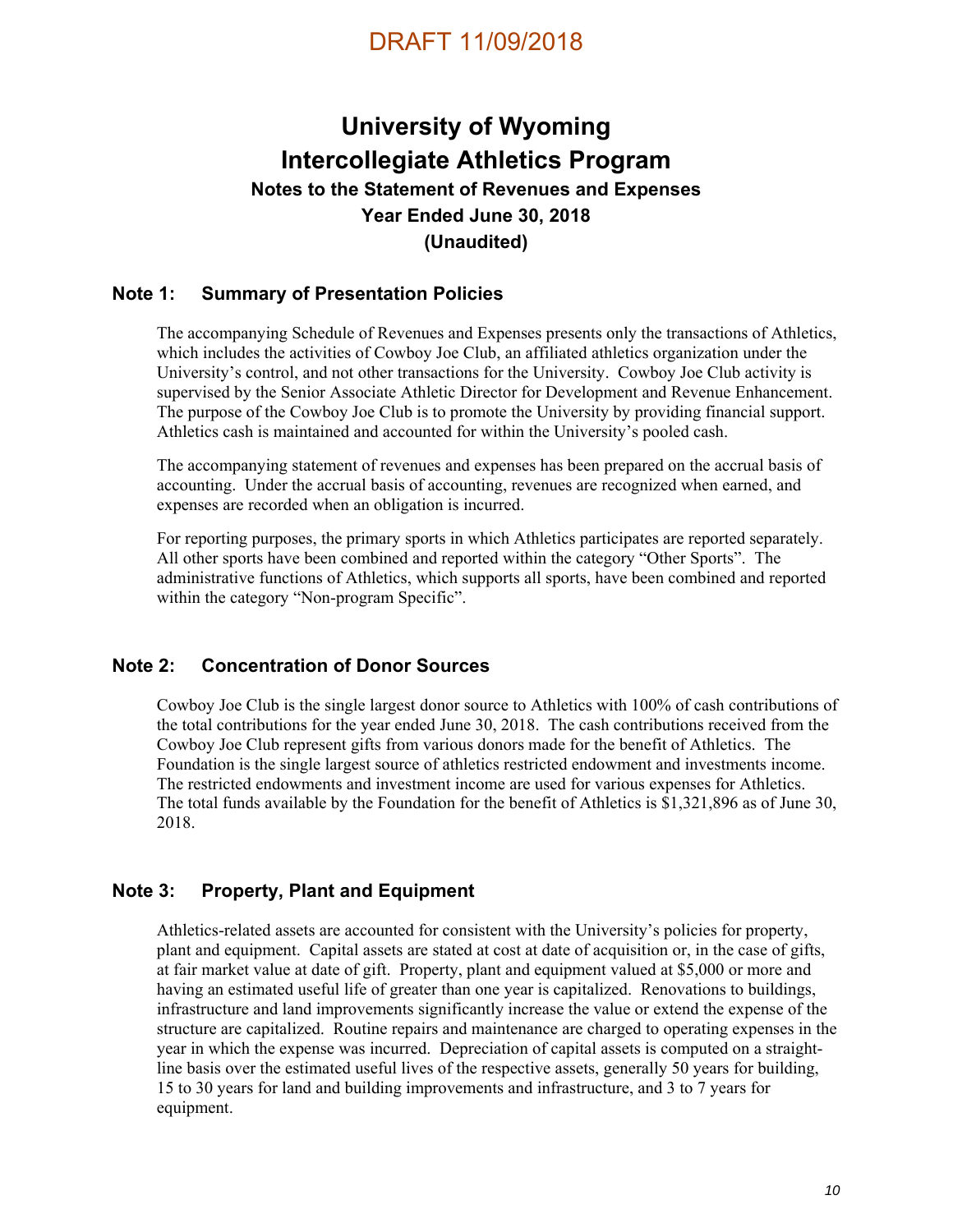## **University of Wyoming Intercollegiate Athletics Program Notes to the Statement of Revenues and Expenses Year Ended June 30, 2018 (Unaudited)**

At June 30, 2018, Athletic property, plant and equipment consisted of:

|                          | <b>Balance</b><br><b>June 30,</b><br>2017 | <b>Additions</b> | <b>Balance</b><br><b>June 30,</b><br>2018 |
|--------------------------|-------------------------------------------|------------------|-------------------------------------------|
| Cost of capital assets   |                                           |                  |                                           |
| Infrastucture            | \$<br>558,621                             | \$               | \$<br>558,621                             |
| Land improvements        | 10,047,621                                |                  | 10,047,621                                |
| <b>Buildings</b>         | 96,601,098                                |                  | 96,601,098                                |
| Equipment                | 4,267,961                                 | 486,636          | 4,754,597                                 |
| Construction in progress | 40,414,819                                | 29,275,718       | 69,690,537                                |
|                          | 151,890,120                               | 29,762,354       | 181,652,474                               |
| Accumulated depreciation |                                           |                  |                                           |
| Infrastructure           | 542,218                                   | 1,640            | 543,858                                   |
| Land improvements        | 4,789,513                                 | 656,911          | 5,446,424                                 |
| <b>Buildings</b>         | 33,406,396                                | 1,886,696        | 35,293,092                                |
| Equipment                | 3,879,612                                 | 257,390          | 4,137,002                                 |
|                          | 42,617,739                                | 2,802,637        | 45,420,376                                |
| Net book value           | 109,272,381                               | 26,959,717       | 136,232,098                               |

#### **Note 4: Long-term Liabilities**

Long-term liabilities of Athletics consisted of the following at June 30, 2018:

Internal administrative loan payable in the amount of \$4,000,000 due to the University of Wyoming in annual principal and interest installments of \$400,000 in the year ended June 30, 2016, and \$450,000 each year thereafter, through June 30, 2025, interest bearing 2.5% secured by equipment, as of June 30, 2018 2,871,000